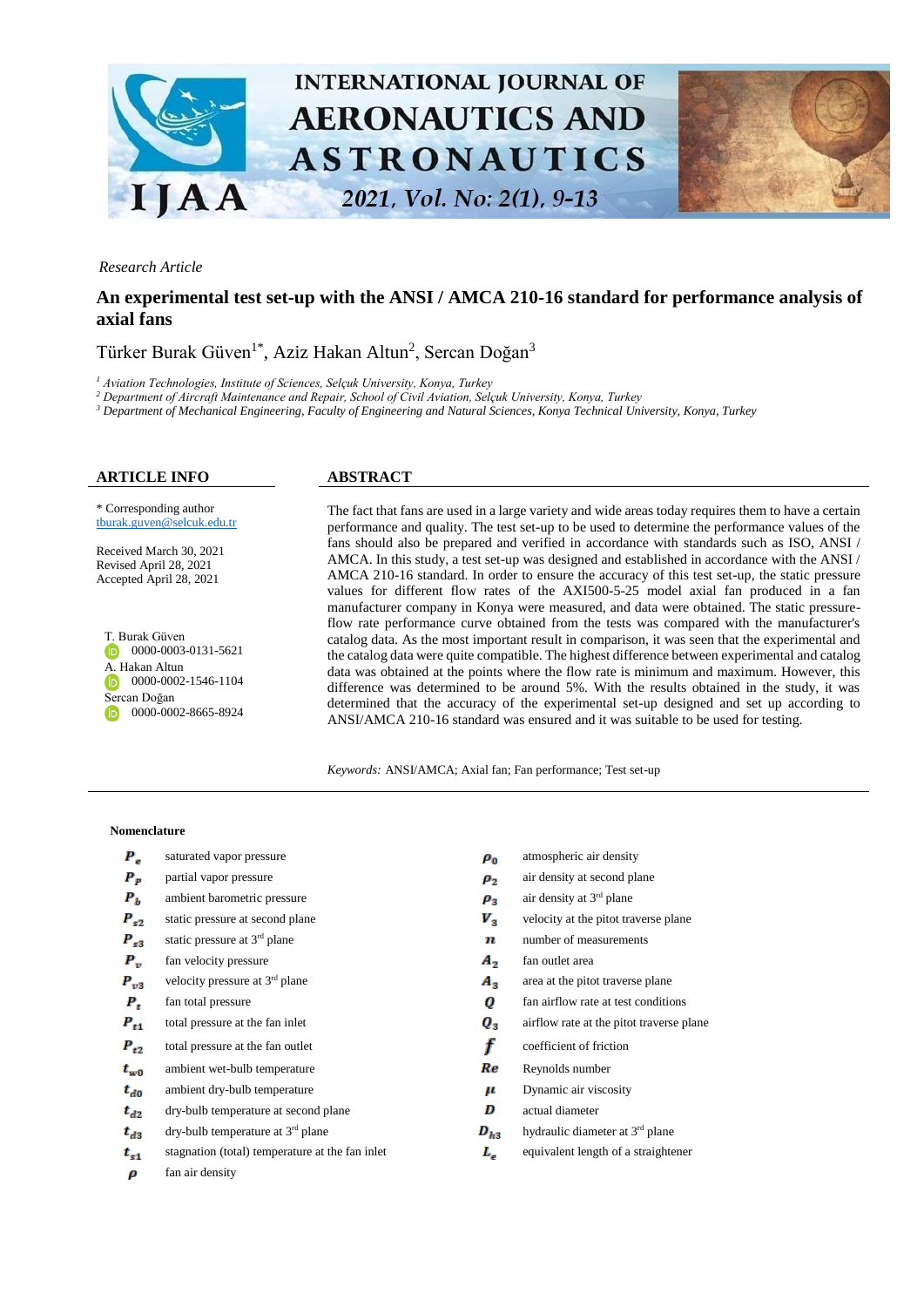## **1. Introduction**

Fans which are defined as a device that uses a power-driven rotating propeller to move air or gases; building HVAC (heating, ventilation and air conditioning) systems, highway and railway tunnels and parking ventilation, cement, iron and steel, glass industry, power plant, wind tunnel, and industrial ventilation. The use of fans in such a variety and wide-area required them to be of a certain quality and performance. The test set-up to be used for the performance measurements of the fans must also comply with the standards prepared by organizations such as ISO, ANSI / AMCA.

Axial fans are devices that provide a high flow rate under low-pressure conditions and do not change the air pressure much. At the axial fan wheel outlet, fluid flow occurs parallel to the shaft axis [1]. Axial fans are in the second place with a rate of 23%, after centrifugal fans, which are in the first place in the market share of industrial applications with 34% [2]. For axial fans, whose efficiency is generally around 70-80%, their efficiency is increased up to 85% with applications such as inlet cone and guide vane installation [3].

Elliot and Nadel, in the report they prepared for ACEEE (American Council for an Energy-Efficient Economy), determined that motor systems consume 50%-60% of electricity on a national basis. They stated that almost half of this consumption is distributed among the industrial sector and the rest among the residential, commercial, and public sectors. In the same report, the energy-saving potential of industrial fans and pumps in the chemical production, paper production, oil and coal products manufacturing, and mining sectors was 74%. In addition, on a national basis, with the more efficient use of energy in the entire industrial sector, 30% of energy consumption will be saved on electric motors [4]. Waide and Brunner stated in their study that fan motor systems consume approximately 20% of all electricity in the European Union. They found that these systems had become a high priority for the European Commission and EuP (EBM-Papst), and remarked that they published a draft regulation for this in 2010 approved by the Ecodesign Regulatory Committee. In the regulation, fans make up about 18.9% of the total energy consumption of electric motors, and active system improvements for fans in OECD economies are around 40% [5]. In 2018, 45.6% of electricity consumption determined as 258,232 GWh was consumed in the industrial field according to the Turkey Electricity Distribution and Consumption Statistics [6]. Considering that fans have a large share in electricity consumption in the industry based on these data, the importance of energy saving in this area becomes evident. Bleier defined AMCA test codes for fan performance tests and gave information about various laboratory test set-up [7]. Zhu et al. studied the wake flow at various tip gaps of an axial ventilation fan by experimental measurement and numerical simulation. For the fan

performance test, they prepared a test installation according to the Chinese National Standard Gb1236-2000, which is equivalent to ISO5801 (1997E) [8]. Yang et al. analyzed and compared the flow mechanism of forward-curved impellers and radial impellers in a low-speed axial fan. In this study, they designed a fan test rig that performs aerodynamic performance and acoustic measurement according to the standards [9]. Cho et al. set up a test rig with a total length of 7650 mm for the fan with a casing diameter of 500 mm to investigate the three-dimensional unstable flow characteristics of CRF (Counter-Rotating Axial Flow Fan). An auxiliary fan was not used in the test set-up. A bell mouth was mounted at the inlet of the fan to reduce the energy loss due to fluid friction and flow separation at the inlet region. A conical damper is used to adjust the flow rate at the outlet of the test duct [10]. Munisamy et al. validated the CFD results of an axial fan design with experimental results. In the study, the experimental set-up and test procedure have been developed with reference to the AMCA 2010 standard [11]. Zhang, experimentally investigated the performance of the contra-rotating axial flow fan with reference to the GB / T 1236-2000 standard [12]. Castegnaro et al. designed an experimental set-up to test fans with a maximum inlet diameter of 0.8 m, according to the ISO 5801 standard. They highlighted the problems encountered in the preliminary study of the 5801 standards and made suggestions to improve the standard [13].

In this study, a test set-up in accordance with ANSI / AMCA 210-16 standard was prepared in a fan manufacturer company in Konya. The test set-up includes a fan unit, test duct connected in the same axial direction with the fan unit, a cell straightener, a throttling device, and various measurement systems. Performance parameters such as flow rate, pressure, and electricity consumption of the tube axial fan whose body material is galvanized sheet and the propeller material is aluminum were measured in the experimental setup. The results have been verified by comparing the data obtained from the experimental set-up with the values of the fan manufacturer. Since the data obtained from the experimental set-up established according to international standards are verified, the results of future studies will contribute to the literature. Also, the results can be used for validation of numerical studies.

#### **2. Theoretical Background**

Fig. 1 shows the experimental set-up prepared in a fan manufacturer firm considering ANSI/AMCA 210-16 standards. Outlet duct set-up Pitot Traverse in Outlet Duct with Cell Straightener diagram (in standard Figure 7A) has been selected from the 16 test diagrams in the standard [14]. Accordingly, the experimental set-up consists of the test fan unit (3), the electric motor (2) connected to the fan, the test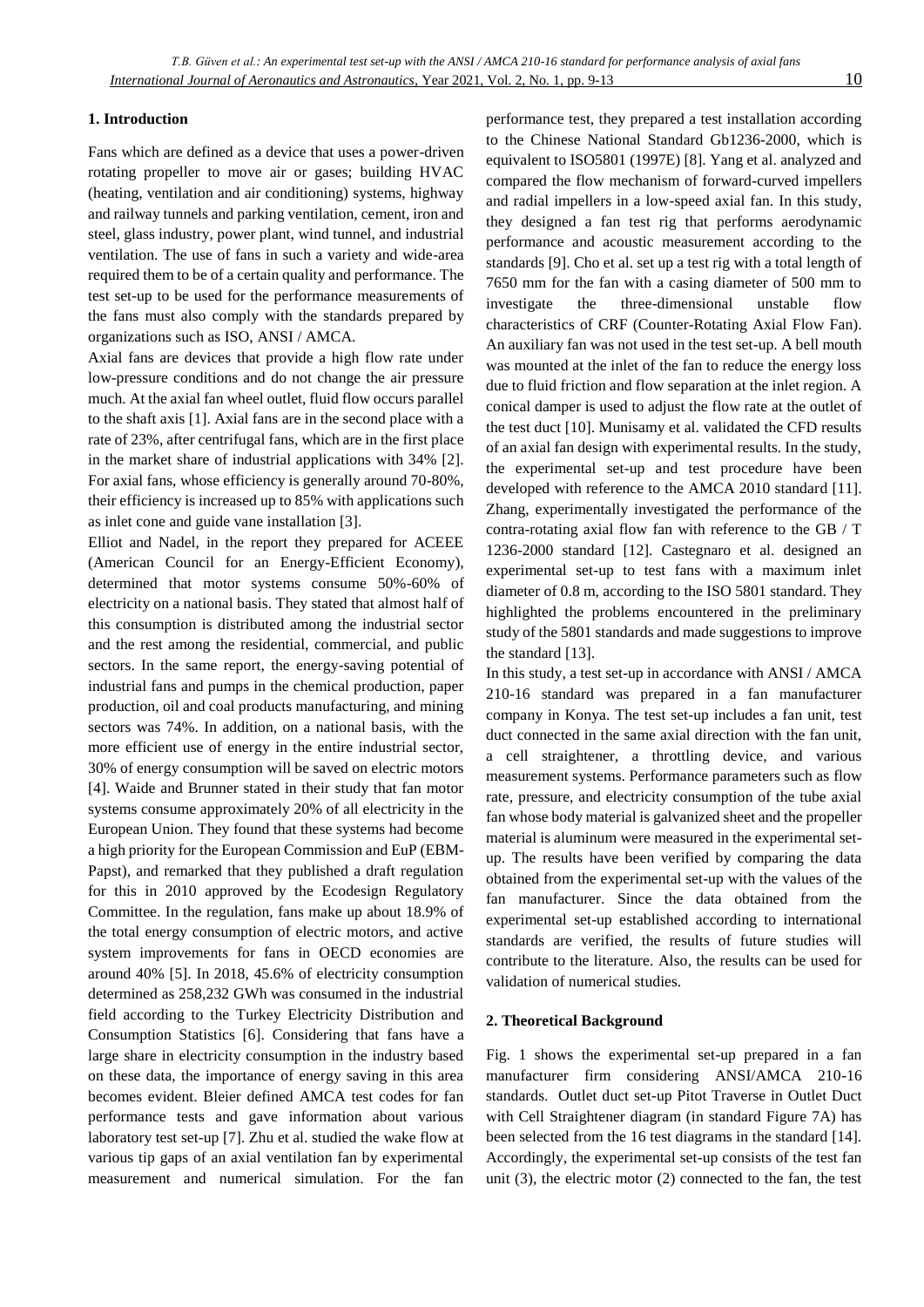duct (1) connected in the same axial direction with the fan unit, a cell straightener (7), the throttling device (8) and various measurement systems.



**Fig. 1.** Axial fan experimental set-up [14]

The test fan used in the experimental set-up is an axial type fan with a diameter (D) of 500 mm manufactured in a private



**Fig. 2.** Cell straightener geometry and dimensions [14]

#### **3. Data Analysis**

In the study, performance parameters were measured for the axial fan coded AXI 500-5-25 produced in a company in Konya. The operating temperature of these fans with efficiency class IE2-IE3 and used with TEFC motor type varies between -20 and +50 C $\degree$ . According to the fan manufacturer's data, the fan's voltage value is 380 V, the frequency is 50 Hz, the fan power is 0.55 kW, the speed is 1453 rpm and the flow rate is 6000 m3/h. The test fan is shown in Figure 4.

The experiments were repeated for different flow rates between 0 and 6000 m<sup>3</sup>/h. To compare the performance curve of the test fan, a data table was obtained by recording the pressure values, temperatures, current, and volt values for the electric motor power and the values taken by the tachometer. With the help of the data obtained, the parameter values of

company. Since the diameter of the test duct and the diameter of the fan case is the same, the length of the test duct is 550 cm, which is approximately 11 \* D. In the experiments, the speed of the test fan was measured with a Diwu DT2234-C Laser brand tachometer (4). Thermometers (5) were placed to points shown in the experimental set-up to determine whether there is a density difference in the test environment and test duct (1) parts according to the standard.

The cell straightener (7) whose geometry and dimensions are given in Figure 2 has been placed in the position shown in Figure 1 to ensure uniform velocity distribution of the air entering the test duct.

To determine the flow rate and total pressure of the fan, a pitot tube and a manometer (6) were placed at a distance of 467.5 cm, which is  $L_{2,3} = 8.5 * D$  (Fig. 1). The Pitot tube used is the Dwyer 160 series in accordance with the AMCA standard. The Pitot tube is adjusted to measure the points in the positions shown in Figure 3. Thus, the velocity, flow rate, dynamic pressure, and total pressure of the air passing through the test duct are determined. A throttling device (8) is placed at the exit of the test duct to adjust the fan flow rate.



**Fig. 3.** Pitot tube traverse measurement points inserted into the test duct [14]

the test fan are calculated from the following equations given in the AMCA 210-16 standard [14].



**Fig. 4.** The axial fan used for test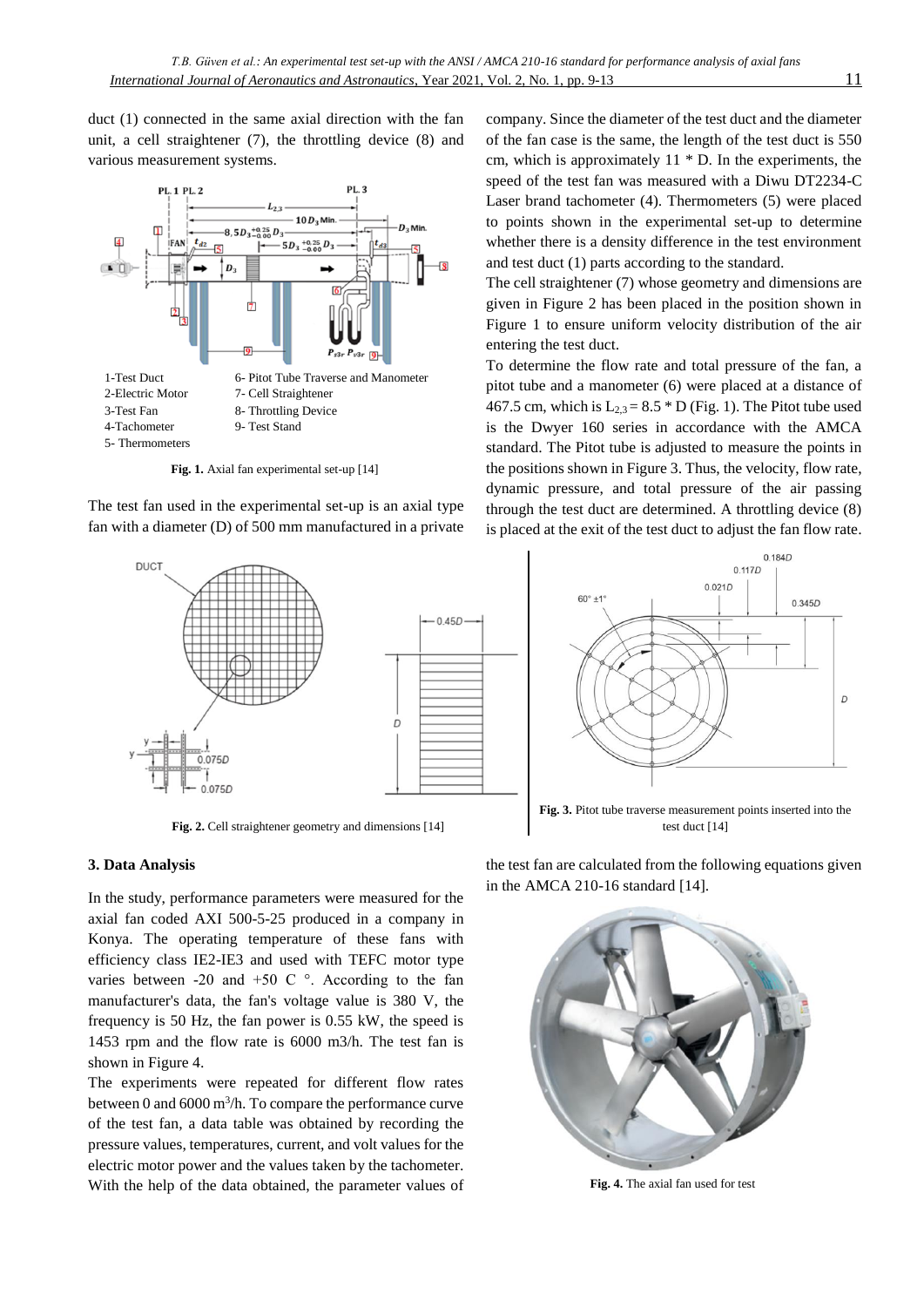Firstly, the saturated vapor pressure  $(P_e)$  and the partial vapor pressure  $(P_P)$  are calculated by the following equation:

$$
P_e = 3.25 \times t_{w0}^2 + 18.6 t_{w0} + 692 \tag{1}
$$

$$
P_P = P_e - P_b \left( \frac{t_{d0} - t_{w0}}{1500} \right) \tag{2}
$$

 $t_{w0}$ ,  $t_{d0}$  and  $P_b$  in this equation denote ambient wet-bulb temperature, ambient dry-bulb temperature, and ambient barometric pressure, respectively. Air density is calculated by using the partial vapor pressure value obtained with equation (2).

$$
\rho_0 = \frac{P_b - 0.378P_P}{R(t_{d0} + 273.15)}
$$
\n(3)

Here, there is no need to measure  $t_{d2}$ ,  $t_{d3}$  if  $|P_{s3} - P_{s2}| \le 1$ kPa. In this case,  $t_{d2} = t_{d3} = t_{d0}$ , that is, the ambient temperature value is used in the calculation. Again, if  $|P_{s3} - P_{s2}| \leq 1$ kPa, then  $\rho_3 = \rho_2$  and it is calculated from equation (3).

$$
\rho_{2,3} = \rho_0 \left[ \frac{t_{d0} + 273.15}{t_{d2,3} + 273.15} \right] \left[ \frac{P_{s2,3} + P_b}{P_b} \right] \tag{4}
$$

Since  $P_{t1} = 0$  in the output duct, it is  $t_{s1} = t_{d0}$ . Therefore, the fan air density is  $\rho = \rho_0$ . Accordingly, the dynamic pressure  $(P_{v3})$  and velocity  $(V_3)$  in the 3<sup>rd</sup> plane are calculated from equations (5) and (6).

$$
P_{v3} = \left(\frac{\sum\sqrt{P_{v3r}}}{n}\right)^2\tag{5}
$$

$$
V_3 = \sqrt{2} \left( \sqrt{\frac{P_{\nu 3}}{\rho_3}} \right) \tag{6}
$$

Here,  $n$ : is the number of measurements. If there is a crosssection difference in the test duct; fan dynamic pressure is calculated from equation (7).

$$
P_{\nu} = P_{\nu 3} \left(\frac{A_3}{A_2}\right)^2 \left(\frac{\rho_3}{\rho_2}\right) \tag{7}
$$

In this study,  $P_v = P_{v3}$  since  $A_3 = A_2$  and  $\rho_3 = \rho_2$ . The fan flow rate  $(Q_3)$  is obtained from equation (8) according to the cross-section in the  $3<sup>rd</sup>$  plane, and since there is no crosssection change,  $Q_3 = Q$ .

$$
Q_3 = V_3 \cdot A_3 \tag{8}
$$

Fan operating static pressure is found from equation (9) using the pitot tube data  $(P_{s3})$  in the 3<sup>rd</sup> plane.

$$
P_{s3} = \frac{\sum P_{s3r}}{n} \tag{9}
$$

Total pressure is calculated from equation (10).

$$
P_t = P_{t2} - P_{t1} \tag{10}
$$

Here,  $P_{t_1}$  and  $P_{t_2}$  are the total pressure on the 1<sup>st</sup> and 2<sup>nd</sup> plane, respectively, and  $P_{t1} = 0$  since the experimental setup inlet is open to the atmosphere. Accordingly,  $P_{t2} = P_t$  and it is calculated from equation (11).

$$
P_{t2} = P_{s3} + P_{v3} + f\left(\frac{L_{2,3}}{D_{h3}} + \frac{L_e}{D_{h3}}\right) p_{v3} \tag{11}
$$

In equation (11),  $f$  is the coefficient of friction and is determined from equation (12).

$$
f = \frac{0.14}{Re^{0.17}}
$$
 (12)

Re is the Reynolds number and is found from equation (13).

$$
Re = \frac{D_h V \rho}{\mu} \tag{13}
$$

Here, the dynamic viscosity is  $\mu = (17.23 + 0.048t_d) \times$  $10^{-6}$ . It is also taken as  $\mu = 1.819 \times 10^{-5}$  Pa.s between 4°C and 40°C [14].

Expressions in parentheses for Equation (11);

$$
\frac{L_{2,3}}{D_{h3}} = \frac{4.1}{0.5} = 8.2 \text{ and } \frac{L_e}{D_{h3}} = \frac{15.04}{\left[1 - 26.65\left(\frac{y}{D}\right) + 1846\left(\frac{y}{D}\right)^2\right]^{1.83}} (14)
$$

$$
\frac{L_e}{D_{h3}} = 15.188
$$

# **4. Results and Discussion**

In this study, an air duct experimental set-up was designed and installed in accordance with ANSI/AMCA 210-16 standard. A comparison is made with the static pressure-flow performance curve in the catalog for the AXI500-5-25 model of a tube axial fan to determine the accuracy of the experimental set-up. In the context, the data were obtained by measuring the static pressure values for different flow rates.

In Figure 5, the pressure change curve is given according to different flow rates. When the given values are examined, it has been determined that the experimental data are quite compatible with the catalog data. In addition, it has been observed that as the flow rate increases up to  $2800 \text{ m}^3/\text{h}$ , the static pressure values decrease. In cases where the flow rate changes between 2800 m<sup>3</sup>/h and 4000 m<sup>3</sup>/h, the roll-off rate decreases. For higher flow rates, the roll-off rate appears to be similar to the first case, as it is valued in the catalog. Also, the highest difference between catalog and experimental data was obtained at the points where the flow rate is minimum and maximum. However, this difference was determined to be around 5%.

The accuracy of the experimental set-up designed according to the ANSI/AMCA 210-16 standard within the framework of the results obtained has been proven with the catalog data and it is suitable for testing purposes.